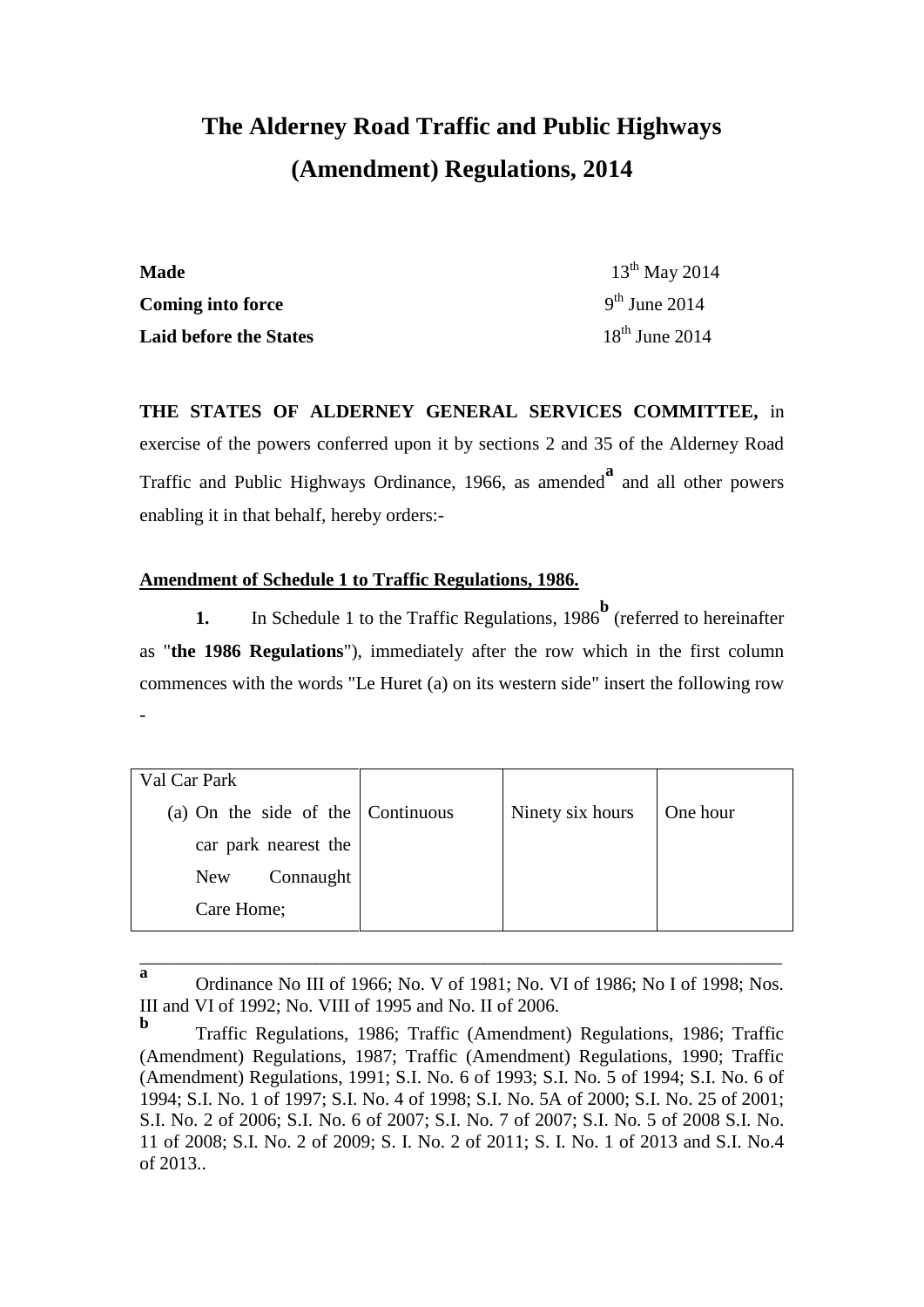| (b) On the side nearest |            |            |          |
|-------------------------|------------|------------|----------|
| properties<br>the<br>to |            |            |          |
| known<br>Le<br>as       |            |            |          |
| Colombra and            |            |            |          |
| <b>Stefan House:</b>    |            |            |          |
| parking<br>12<br>(i)    | Continuous | Four hours | One hour |
| bays;                   |            |            |          |
| parking<br>10<br>(ii)   | Continuous | Two hours  | One hour |
| bays                    |            |            |          |

#### **Interpretation.**

**2.** (1) In these Regulations expressions shall have the same meanings as in the 1986 Regulations.

(2) The Interpretation Guernsey (Law), 1948**<sup>c</sup>** , shall apply to these Regulations as it applies to an enactment in force in the Island of Guernsey.

(3) Any reference in these Regulations to an enactment is a reference thereto as from time to time amended, re-enacted (with or without modification), extended or applied.

## **Citation.**

**3.** These Regulations may be cited as the Alderney Road Traffic and Public Highways (Amendment) Regulations, 2014.

## **Commencement.**

4. These Regulations shall come into force on the 9<sup>th</sup> day of June, 2014.

Dated:  $13<sup>th</sup>$  May 2014.

\_\_\_\_\_\_\_\_\_\_\_\_\_\_\_\_\_\_\_\_\_\_\_\_\_\_\_\_\_\_\_\_\_\_\_\_\_\_\_\_\_\_\_\_\_\_\_\_\_\_\_\_\_\_\_\_\_\_\_\_\_\_\_\_\_\_\_\_\_ **c**

Ordres en Conseil Vol. XIII, p. 355.